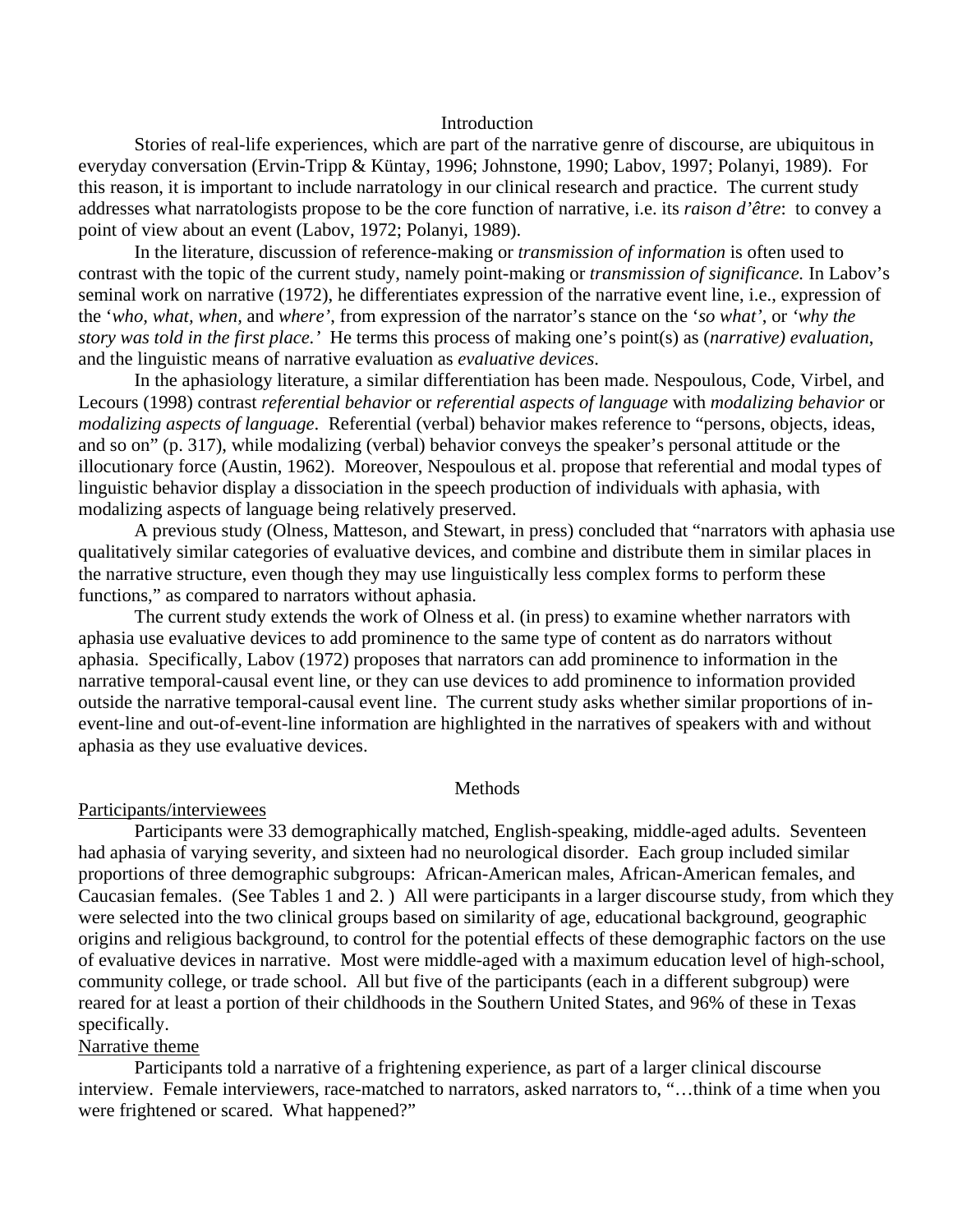Nature of the data set

See Table 2.

### Analysis

Based on a specified list of evaluative devices (Appendix), instances of each evaluative device were identified in the narrative of each participant. Each occurrence of an evaluative device was further coded for the proposition in which it occurred.

For each proposition that was assigned prominence through the use of evaluative devices in that proposition, the number of times that the proposition was highlighted using any form of evaluation was noted. Propositions were then compiled into a semantic paraphrase, with the propositions assigned the most prominence listed first, and those assigned the least prominence listed later, in sequential order. The logical coherence of this paraphrase, relative to the topic of the narrative, will be judged as either coherent or incoherent (making sense or not making sense as a unit, relative to the topic).

Each proposition that was assigned prominence, as listed in the paraphrase, was categorized as falling on or off the main event line. (See Table 3 an example analysis derived from the narrative of a speaker with moderate aphasia.) Proportions of main-event-line propositions that are assigned prominence vs. non-mainevent-line propositions that are assigned prominence will be calculated for each narrative.

## Results

 Data from 6 participants has been analyzed to date (two moderate-severe or moderate, and one mild in each of the three demographic groups). The semantic paraphrase for each of these 6 participants was coherent relative to the topic, with the exception of the paraphrase of the participant with moderate-severe aphasia, which was incoherent.

 In narratives of participants with moderate-severe or moderate aphasia, 80% to 87% of the propositions that received prominence were not on the main event line. In narratives of participants with mild aphasia, 55% to 76 % of the propositions that received prominence were not on the main event line. Across all participants, non-main-event line propositions were assigned prominence more frequently that main-event-line propositions.

# Discussion

 These preliminary findings suggest that even though the types of evaluative devices used may not vary by aphasia severity (Olness et al., in press), the types of content that are assigned prominence may be different for those with more severe aphasia, as compared to those with less severe aphasia. This trend will be further explored with analysis of the additional transcripts of individuals with aphasia, and individuals with no aphasia. Seeming structural similarity in use of evaluative devices across clinical groups may not necessarily correspond with group similarity in the semantics that are assigned prominence using these evaluative devices. This supplements the hypothesis of Nespoulous et al. (1998) that modalizing language may be relatively preserved in aphasia; modalizing language may be distributed in different proportions of event-line and non-event line propositions for speakers with moderate aphasia, as compared to speakers with mild aphasia. Results hold implications for the design of future treatment approaches pairing evaluative language with referential language in discourse contexts, as a way to improve referential language functions.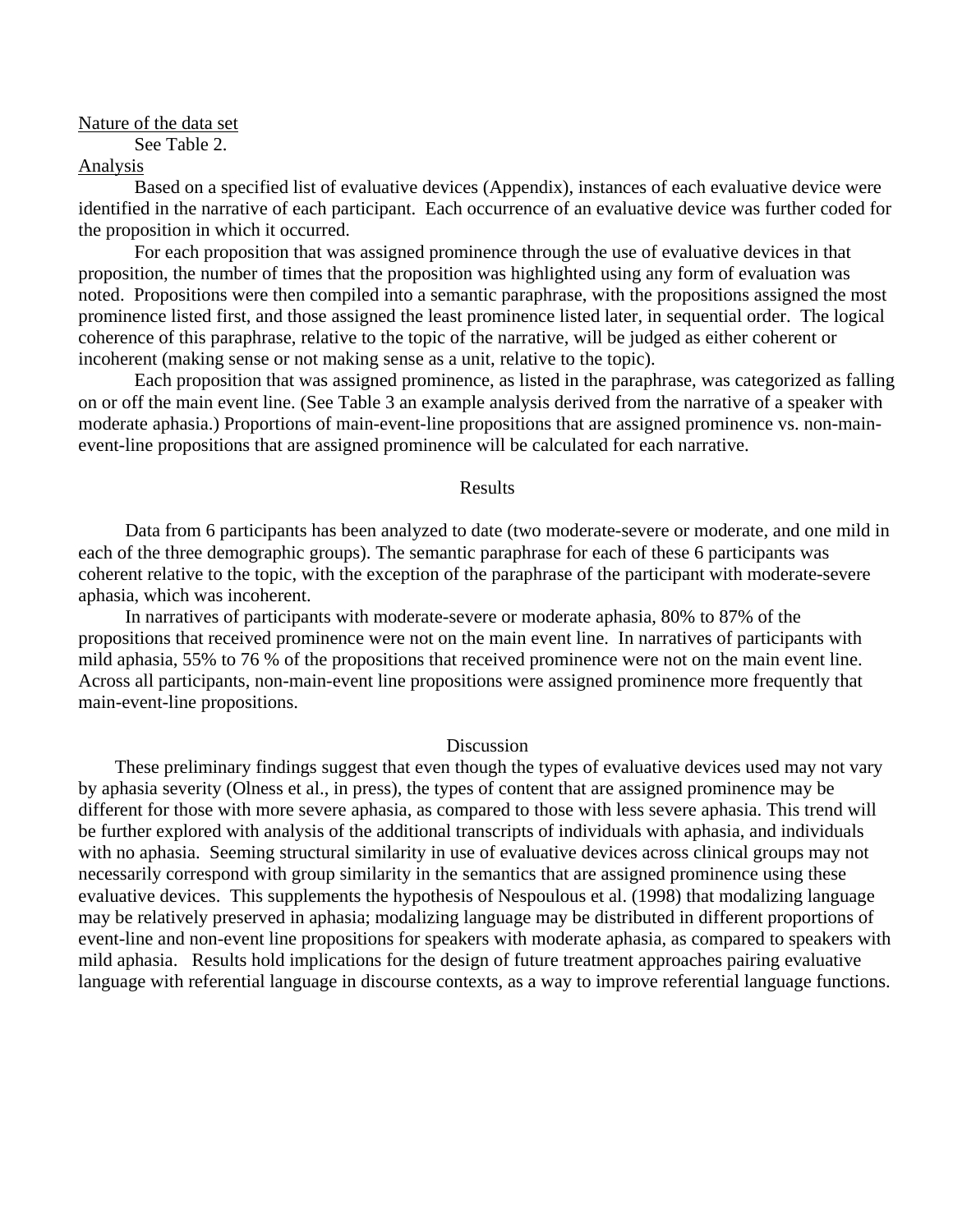#### References

- Armstrong, E. (2005). Expressing opinions and feelings in aphasia: Linguistic options. *Aphasiology, 19*  (3/5), 285-296).
- Austin, J. L. (1962). *How to do things with words*. Cambridge, MA: Harvard University Press.
- Berman, R. (1997). Narrative theory and narrative development: The Labovian impact. *Journal of Narrative and Life History, 7*, 235-244.

Boersma, P. (2001). Praat, a system for doing phonetics by computer. *Glot International ,5* (9,10), 341-345.

- Ervin-Tripp, S., & Küntay, A. (1996). The occasioning and structure of conversational stories. In T. Givón (ed.), *Conversation: Cognitive, communicative and social perspectives* (pp. 133-166). Amsterdam: John Benjamins.
- Johnstone, B. (1990). *Stories, community and place: Narratives from middle America.* Bloomington, IN: Indiana University Press.
- Kertesz, A. (1982). *The Western Aphasia Battery*. Austin, TX: Pro-Ed.
- Labov, W. (1972). *Language in the inner city: Studies in the black English vernacular*. Philadelphia: University of Pennsylvania Press.
- Labov, W. (1997). Some further steps in narrative analysis. *Journal of Narrative and Life History, 7*, 395- 415.
- Nespoulous, J.-L., Code, C., Virbel, J., & Lecours, A. R. (1998). Hypotheses on the dissociation between "referential" and "modalizing" verbal behavior in aphasia. *Applied Psycholinguistics, 19*, 311-331.
- Olness, G. S., Matteson, S. E., & Stewart, C. T. (in press). "Let me tell you the point": How speakers with aphasia assign prominence to information in narratives. *Aphasiology.*
- Polanyi, L. (1989). *Telling the American story: A structural and cultural analysis of conversational storytelling.* Cambridge, MA: MIT.
- Ulatowska, H., Olness, G., Hill, C., Roberts, J., & Keeber, M. (2000). Repetition in narratives of African Americans: the effects of aphasia. *Discourse Processes,* 30(3), 265-283.
- Ulatowska, H., & Olness, G. (2003). On the nature of direct speech in narratives of African Americans with aphasia. *Brain and Language, 87*, 69-70.
- Wennerstrom, A. (2001). Intonation and evaluation in oral narratives. *Journal of Pragmatics, 33*, 1183-1206.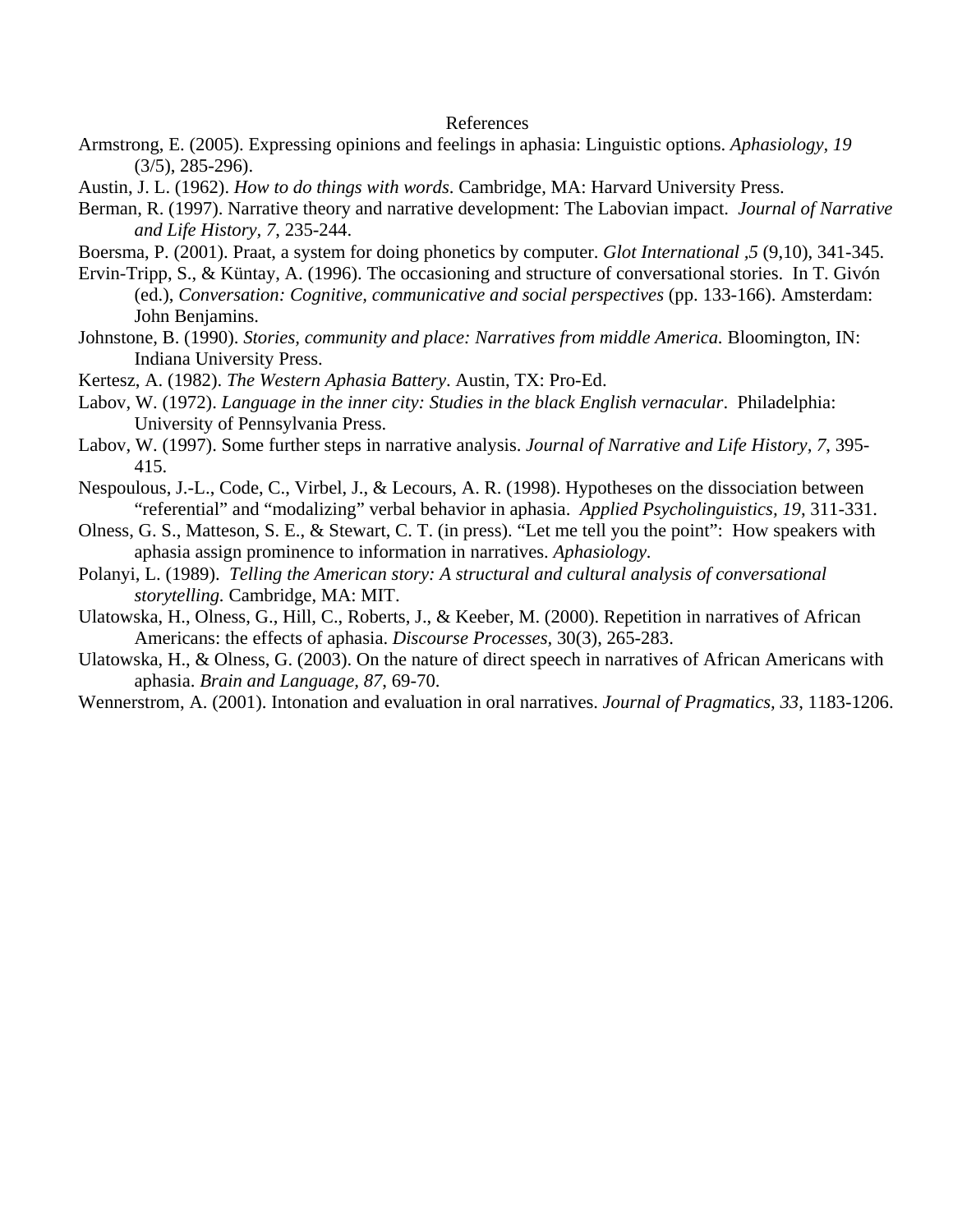|                          |                  | Age    | Socioeconomic status |                |                                  |                 |         |  |
|--------------------------|------------------|--------|----------------------|----------------|----------------------------------|-----------------|---------|--|
|                          | $\boldsymbol{n}$ |        | (in years)           |                | Highest education level attained | $(maximum = 7)$ |         |  |
| Participant Group        |                  | Median | Range                | Median         | Range                            | Median          | Range   |  |
| African-American males   | 11               |        |                      |                |                                  |                 |         |  |
| With aphasia             | 6                | 56     | 47-72                | 3              | $2 - 4$                          | 4.5             | $2 - 7$ |  |
| Without aphasia          | 5                | 52     | 44-66                | 3              | $2 - 4$                          | $\overline{4}$  | $2 - 4$ |  |
| African-American females | 11               |        |                      |                |                                  |                 |         |  |
| With aphasia             | 6                | 61     | 44-74                | 2.5            | $2 - 4$                          | 3               | $2 - 6$ |  |
| Without aphasia          | 5                | 56     | 46-68                | $\overline{4}$ | $1-5$                            | $\overline{4}$  | $3 - 7$ |  |
| Caucasian females        | 11               |        |                      |                |                                  |                 |         |  |
| With aphasia             | 5                | 48     | 43-74                | 3              | $2 - 4$                          | 5               | $2 - 5$ |  |
| Without aphasia          | 6                | 55     | $40 - 67$            | 3              | $3 - 3$                          | $\overline{4}$  | $3 - 5$ |  |

Table 1: Age, highest education level attained, and socioeconomic status of participants (2 clinical groups in three ethnic/gender groups)

Note: Highest education level attained is specified ordinally by number; 1=less than 12<sup>th</sup> grade, 2=high school graduate, 3=community college or trade school, 4=some college, 5=four-year college graduate

Note. Socio-economic rating was adapted from Featherman & Stephens (1980); higher numbers reflect higher socioeconomic status.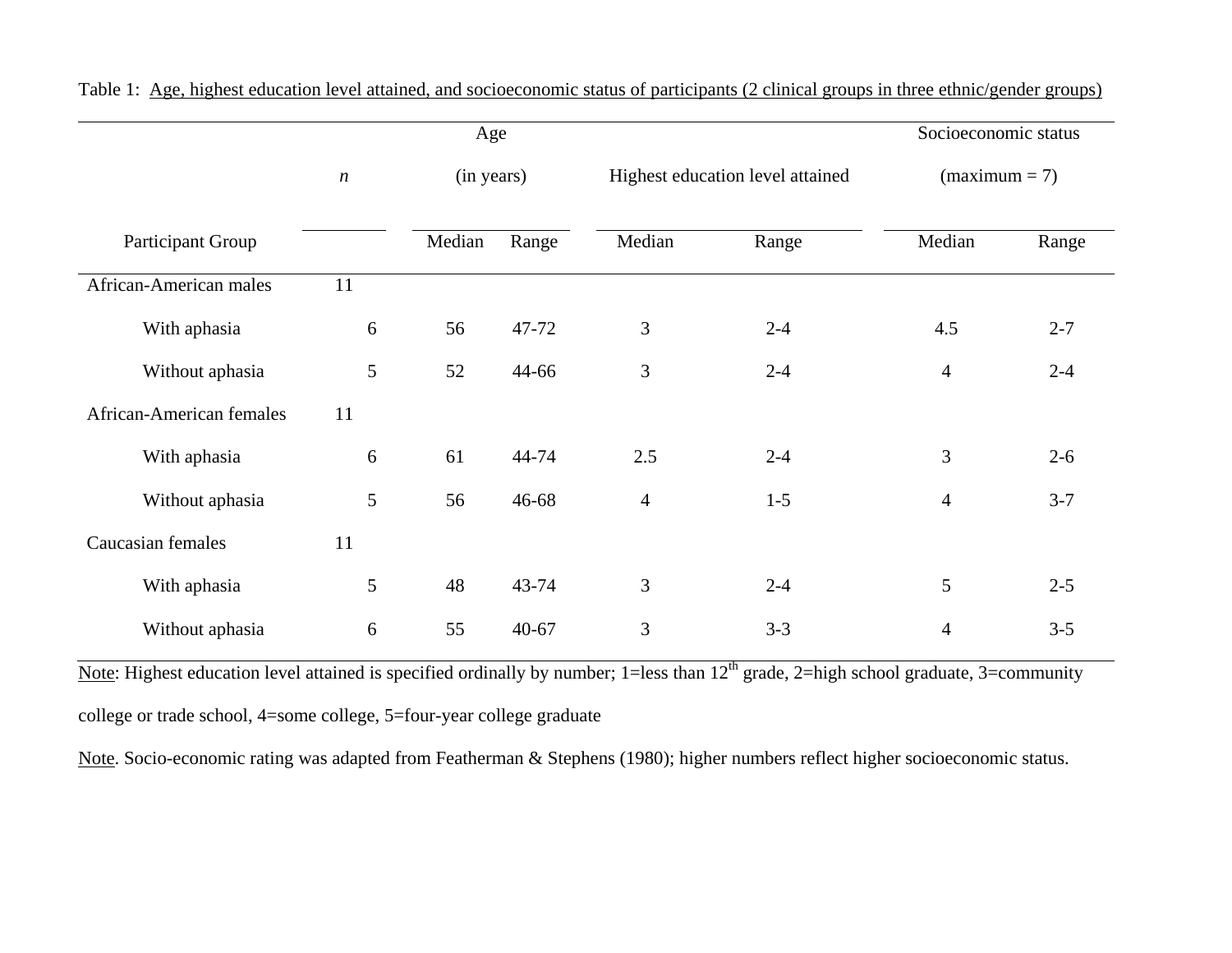|                                 | WAB-AQ            |                  |                    |  |  |  |
|---------------------------------|-------------------|------------------|--------------------|--|--|--|
| Participants                    | $(max = 100)$     | Aphasia severity | (in propositions)  |  |  |  |
| African-American males          |                   |                  |                    |  |  |  |
| A-APH26                         | 50.4              | Moderate         | 16                 |  |  |  |
| A-APH21                         | 53.8              | Moderate         | 12                 |  |  |  |
| A-APH17                         | 74.8              | Mild-moderate    | 8                  |  |  |  |
| A-APH08                         | 77.2              | Mild-moderate    | 13                 |  |  |  |
| A-APH11                         | 89.2              | Mild             | 12                 |  |  |  |
| A-APH15                         | 93.1              | Mild             | 49                 |  |  |  |
| A-NBI $(n = 5)$                 | All $> 93.8$      | ---              | 25, 31, 37, 48, 87 |  |  |  |
| <b>African-American females</b> |                   |                  |                    |  |  |  |
| A-APH22                         | 50.1              | Moderate         | 15                 |  |  |  |
| A-APH27                         | 52.4              | Moderate         | 24                 |  |  |  |
| A-APH04                         | 59.5              | Moderate         | 23                 |  |  |  |
| A-APH23                         | 80.4              | Mild-Moderate    | 30                 |  |  |  |
| A-APH03                         | 92                | Mild             | 32                 |  |  |  |
| A-APH28                         | 93.4              | Mild             | 70                 |  |  |  |
| A-NBI $(n = 5)$                 | All $> 93.8$      |                  | 17, 30, 36, 43, 94 |  |  |  |
|                                 | except one (93.6) |                  |                    |  |  |  |

Table 2: WAB-AQ scores, aphasia severity, and narrative length for APH and NBI participants, by

demographic group

(Table 2 continues)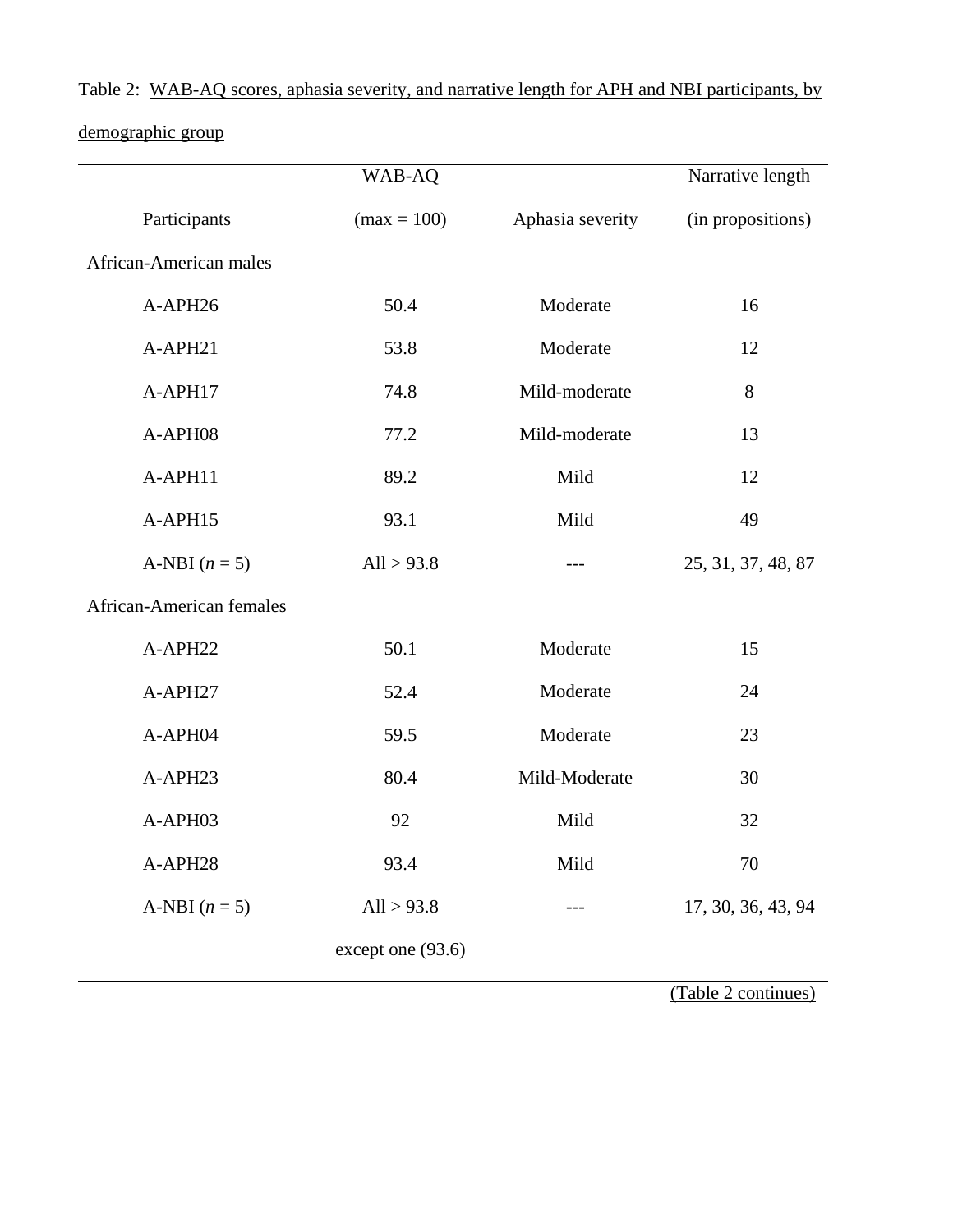|                   | Narrative length |                  |                        |  |  |
|-------------------|------------------|------------------|------------------------|--|--|
| Participants      | $(max = 100)$    | Aphasia severity | (in propositions)      |  |  |
| Caucasian females |                  |                  |                        |  |  |
| C-APH35           | 40.3             | Moderate-severe  | 85                     |  |  |
| C-APH11           | 59.6             | Moderate         | 10                     |  |  |
| C-APH29           | 79.2             | Mild-moderate    | 24                     |  |  |
| C-APH37           | 82.1             | Mild-moderate    | 78                     |  |  |
| C-APH 33          | 87.2             | Mild             | 27                     |  |  |
| C-NBI $(n=6)$     | All $> 93.8$     |                  | 44, 50, 51, 51, 60, 90 |  |  |

Note: Participant numbers are the actual numbers assigned to participants in the larger research

project. This numbering is maintained for continuity of reference to participants across studies.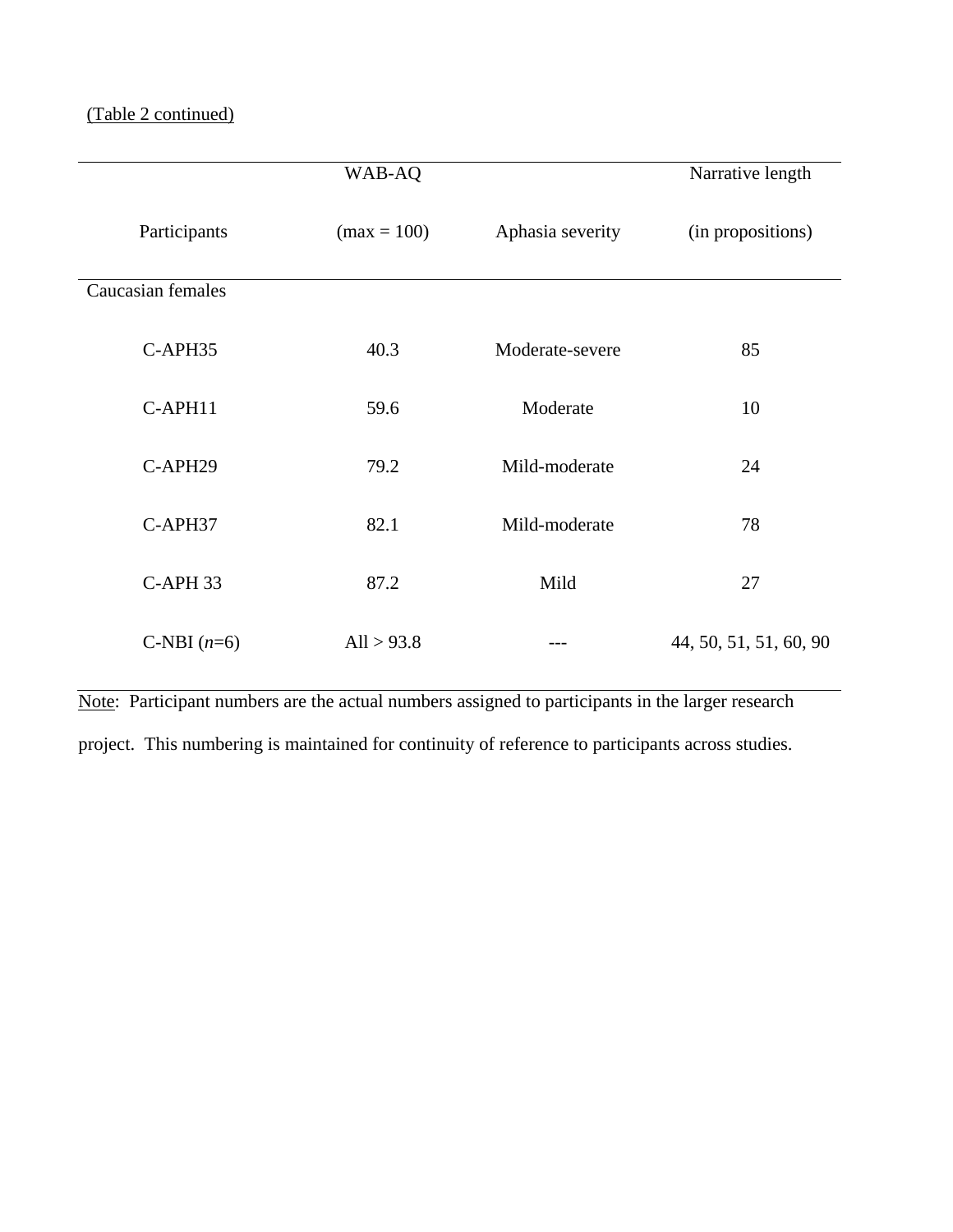Table 3

| Ethnic/<br>gender<br>group | <b>WA</b><br>B<br>scor<br>e | Aphasia<br>severity | <b>Participant</b><br>number | <b>Story</b><br>topic | Proposition, and the number of times that prominence was added to it using evaluative<br>devices |                   |       |     |        |       |          |         |          |
|----------------------------|-----------------------------|---------------------|------------------------------|-----------------------|--------------------------------------------------------------------------------------------------|-------------------|-------|-----|--------|-------|----------|---------|----------|
|                            |                             |                     |                              |                       | Reaction                                                                                         | Calling<br>on God |       |     |        |       | not long |         | Why (did |
|                            |                             |                     |                              |                       |                                                                                                  |                   |       |     |        |       |          |         |          |
| AA                         |                             |                     |                              |                       | to seizure                                                                                       | (Oh               |       | Now | Praise | can't | time     | siren   | this     |
| Male                       | 50.4                        | Moderate            | A-APH26                      | stroke                | (Ah!)                                                                                            | Lord!             | Anger | OK  | God    | talk  | angry    | (sound) | happen)? |
|                            |                             |                     |                              |                       |                                                                                                  |                   |       |     |        |       |          |         |          |

Semantic paraphrase, in descending order of number of times that each proposition was assigned prominence. Elements on main event line are underlined *I was angry, but not a long time. Oh Lord! Can't talk. Ah (seizure)! Why? Siren sound (arrival of ambulance). Now OK. Praise God. (8 propositions)*  Paraphrase is coherent, i.e., makes sense relative to the story topic.

Eighty-seven percent of the propositions (7 out of 8) that were assigned prominence were not on the main event line.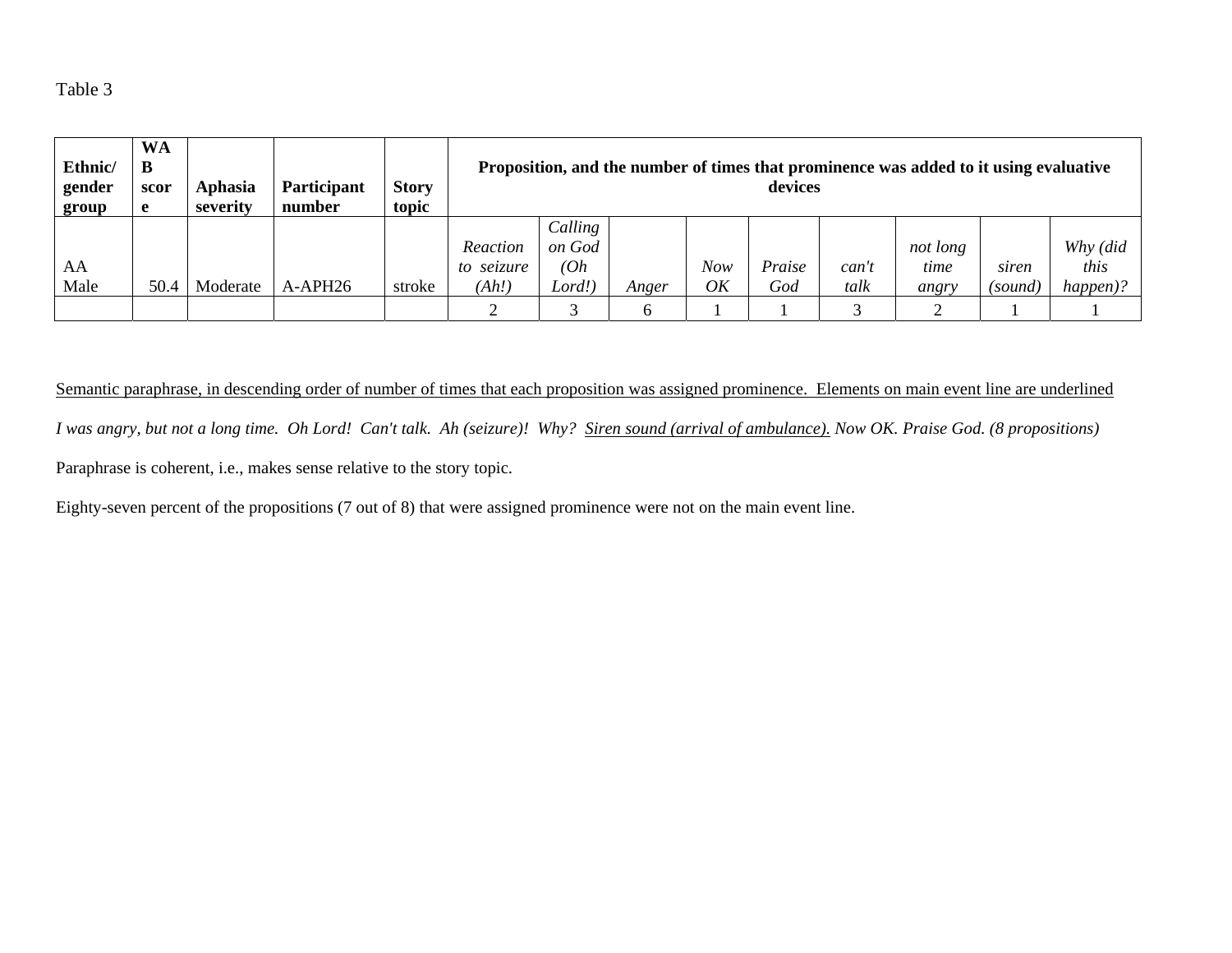# Appendix

This appendix contains lists and examples of narrative evaluative devices included in the analysis, in each of four functional categories. The evaluative devices included in the analysis were gleaned from a subset of key works on narrative evaluation (Berman, 1997; Grimes, 1975; Johnstone, 1990; Labov, 1972, 1997; Longacre, 1996; Polanyi,1989). To enhance theoretical coherence, the authors adapted from this same literature four categories of hypothesized ways in which evaluative devices function to add prominence to information in narratives. Each device is listed under any functional category (or categories) that the literature suggests may be associated that device. Notably, the literature mentions more than one way in which the device of repetition may function to add prominence to information, so repetition is listed under two different categories. Theoretically, any single instance of repetition may be performing both of these prominence-enhancing functions simultaneously (Olness et al., in press).

Category 1: Slowing or suspension of the narrative event line

- a) addition of commentary external to the event: *This is for real!*
- b) introduction of direct speech. In direct speech, a character may also comment on the events. (See (a) above.) Longacre (1996) states that use of direct speech also increases vividness. *He said, "It's important." I go, "Say man! John sit down!"*
- c) addressing listener directly: *You know? That let(s) you know…they had somethin'!*
- d) flashbacks or flashforwards, e.g., a mid-narrative flashback to a childhood story, to explain the fear associated with events in the current story
- e) repetition. (See also Category 2 below. Note that this list of repetition types excludes repetition associated with cognitive-linguistic processing difficulties, as differentiated in Ulatowska et al., 2000)

i. exact repetition: *Uh woman uh um rude. Rude.*

ii. repetition with expansion: *It was in church …. My stroke hit right here in church.*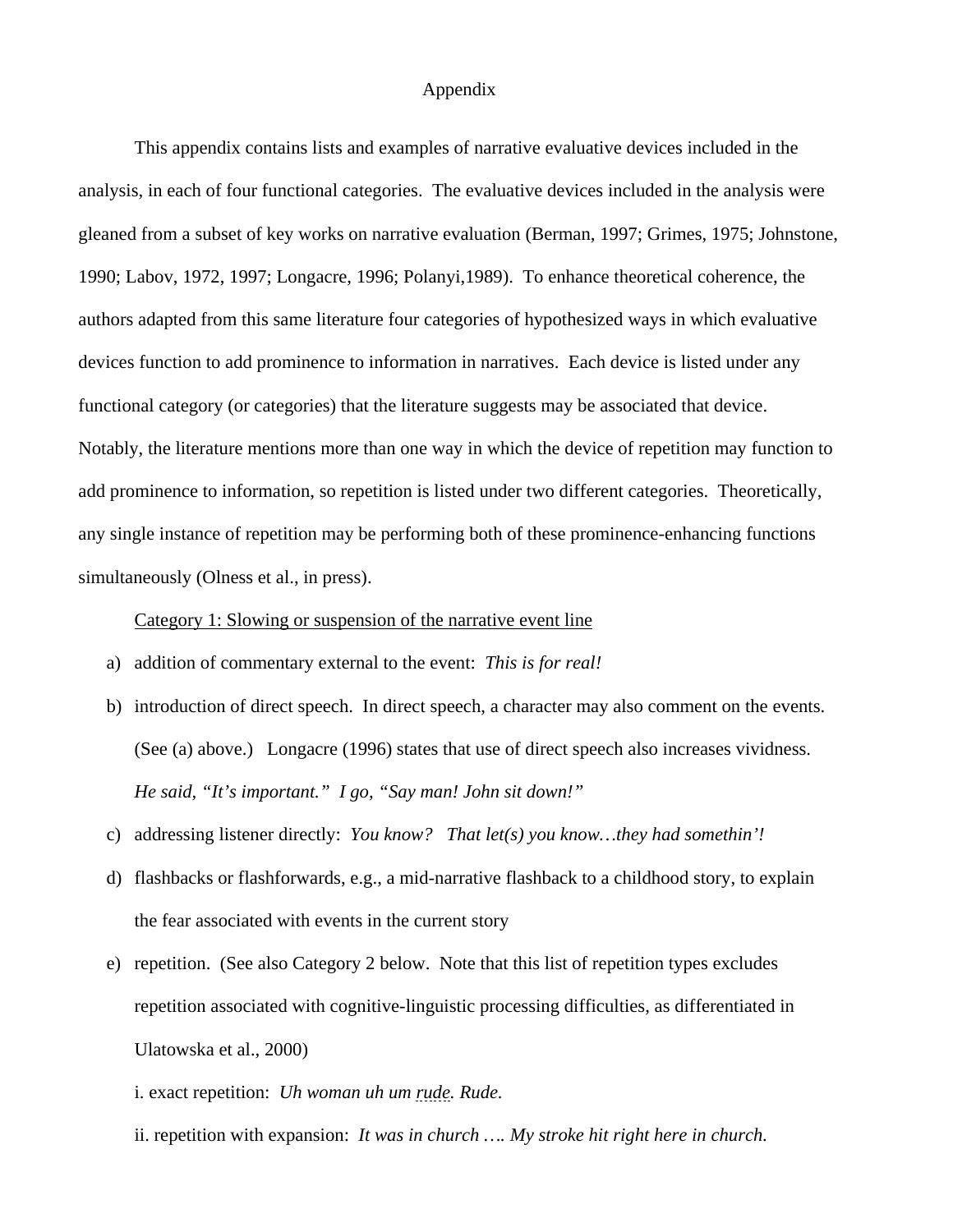iii. paraphrase: *He just talked, talked… He was always running his mouth.*

- iv. syntactic parallelism: *And this car was sitting there. And this guy was sitting there."*
- vi. rhyme and alliteration (not evidenced in the current study)

# Category 2: Information intensification

- a) repetition of information (See above. Also suspends narrative event line)
- b) pitch peak. Words in which the highest pitch (in cents) was in the top 10% of pitches for a given speaker (Wennerstrom, 2001): *It seem*<sup>1298</sup> like it took<sup>1085</sup> forever<sup>1390</sup> to get that plane *stopped."* (Note: Pitch in cents is not indicated on words which are not in the top 10% of pitches.)
- c) profanity, onomatopoeia, and non-linguistic noises: *"I hear, Pow!"*
- d) expressive lexicon (cf. Armstrong, 2005):
	- i. nominal: *idiot*
	- ii. verbal: *careened*
- f) attributives: *petrified; crazy; You're in a strange theatre…and here sit…10, 12 boys…*
- g) predicate modifiers: *so calm; all along the street*
- h) clausal qualification of an evaluation: *Very scared for what was going on because no communication*
- i) evaluative action (a reaction in the story line to something already evaluated).

# Category 3: Use of irrealis

- a) negation: *I couldn't use none of it.*
- b) future tense: *It's gonna be hard. It's gonna be some sick days. But we're gonna pray.*
- c) modals: *They could've killed her; And they had to come get me.*
- d) imperatives: *Load (th)em up.*
- e) 'if/then' conditionals: *If he hit me, I was goin(g) be run o(ver) by the traffic.*
- f) questions: *And then, why?* ('Why did I have a stroke?')